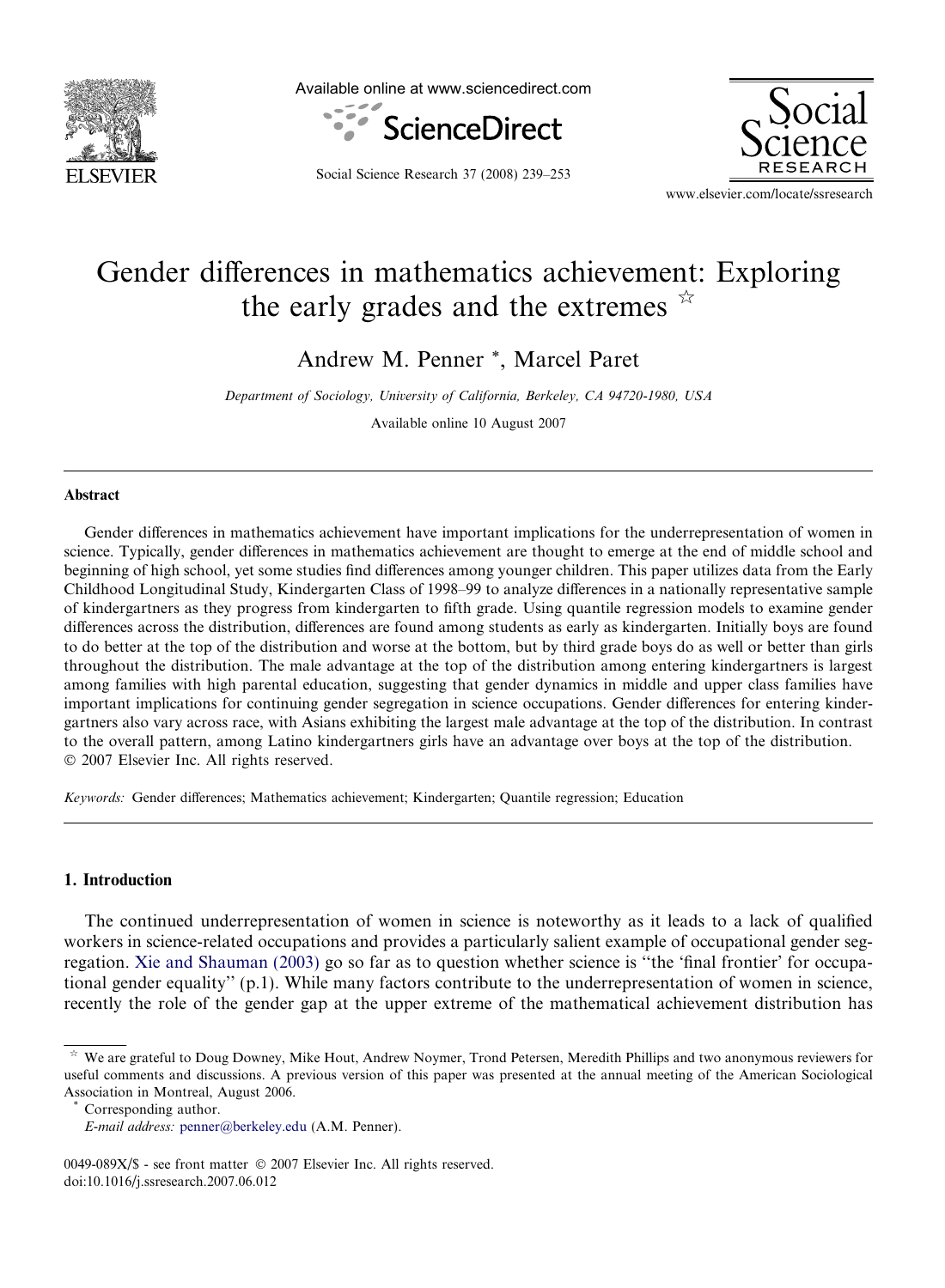received much attention (e.g., [Summers, 2005; National Academy of Sciences, 2006](#page-14-0)). [Wise et al. \(1979\)](#page-14-0) find that science professionals overwhelmingly score at or above the 90th percentile in mathematics in high school, and [Hedges and Nowell \(1995\)](#page-13-0) show that there are a disproportionately small number of females scoring at this level. Thus, even while females have been closing achievement gaps and surpassed males in college attendance and graduation, their continued underperformance in mathematics achievement has significant consequences [\(Bae et al., 2000](#page-12-0)).

The consensus in the existing literature is that gender differences in mathematics achievement typically arise at a fairly late stage in students' careers. [Hyde et al. \(1990\),](#page-13-0) for example, find in a meta-analysis that differences in mathematical problem solving do not exist in elementary or middle school, but do exist in high school and college.<sup>1</sup> Similarly, [Muller \(1998\) and Leahey and Guo \(2001\)](#page-13-0) find that there are no differences among middle school students, and that differences emerge as students progress through high school. Gender differences in mathematics are generally assumed to result from differences in curricular choice, so that the male advantage in mathematics is largely a function of their greater preparation (e.g., [Pallas and Alexander, 1983](#page-14-0)). Together, the idea that gender differences in mathematics achievement originate later in students' educational careers, and the notion that they are created by differences in curricular choice serve as the foundation to many of the policies addressing the underrepresentation of women in mathematics and the sciences (see, e.g., [United States Congress, 2000\)](#page-14-0).

Recent findings, however, provide evidence that gender differences might emerge at an earlier age. For example, studies of gender differences in spatial abilities show a male advantage on mental rotation tasks at the age of 4 years 6 months ([Levine et al., 1999\)](#page-13-0). Similarly, [Levine et al. \(2005\)](#page-13-0) show that second and third grade middle and high SES males outperform their female counterparts on two spatial abilities tasks. Given the link between spatial ability and mathematical performance ([Halpern, 2000\)](#page-13-0), it seems plausible to expect that differences in mathematics achievement follow similar patterns.<sup>2</sup> Descriptive results from the Early Childhood Longitudinal Study, Kindergarten Class of 1998–99 (ECLS-K) confirm this, showing that gender differences in mathematics achievement emerge as early as first grade [\(Rathbun et al., 2004\)](#page-14-0). These findings are noteworthy as they suggest that gender differences exist before curricular choice, and that policy interventions aimed at curricular choices are likely insufficient.

Even if early gender differences are small relative to those found in later stages of students' educational careers, the mere presence of such differences is important because early achievement gaps lead to larger disparities later in the education system. Early academic achievement is associated with cognitive skills and social-psychological factors, both of which are likely to have lasting effects on educational success (e.g., [Hauser et al.,](#page-13-0) [1983](#page-13-0)). In terms of the former, the early grades are crucial for the development of basic cognitive skills which serve as a foundation for continued academic progress ([Entwisle and Alexander, 1998](#page-13-0)). Due to the cumulative nature of academic curricula, low mathematics achievement early on is likely to lead to a pattern of low achievement in mathematics. Indeed, evidence suggests that failure to obtain mathematics skills during the early grades substantially limits later opportunities for learning and cognitive development ([Kilpatrick et al., 2001](#page-13-0)). From a social-psychological standpoint, not only do beginning students develop an academic reputation among their peers, teachers, and parents, but they also develop images of themselves as students ([Entwisle and Alexander,](#page-13-0) [1993](#page-13-0)). This ''educational foundation'' affects important factors such as track placement, teacher expectations, and student motivation, all of which place students on a trajectory of academic achievement ([Farkas, 2003a\)](#page-13-0).<sup>3</sup>

These findings suggest that if early gender differences in mathematics achievement do exist, they need to be considered seriously. If gender differences occur before curricular choices are made, then other explanations are needed. Given the salience of familial influences in young children (e.g., [Downey and Condron, 2004; Far-](#page-13-0)

 $<sup>1</sup>$  It is worth noting that [Maccoby and Jacklin \(1974\)](#page-13-0) find in an earlier review of the literature that quantitative differences between boys</sup> and girls emerge around the ages 9–13.

 $2$  As mathematics involves multiple mental tasks, we would expect that gender differences in mathematics would be some kind of a weighted average of the gender differences in the various mental tasks involved, and would vary somewhat from test to test depending on the composition. However, as mathematics is an important social construction, and is related to these underlying tasks, it is worth examining as a coherent entity.

<sup>3</sup> It is important to recognize that a wide variety of factors originating both inside and outside of educational institutions operate and interact to cause the expansion of academic achievement gaps. For example, research suggests that summer learning is crucial to understanding the growth of academic achievement gaps between students from different social class backgrounds (e.g., [Burkam et al.,](#page-12-0) [2004; Chin and Phillips, 2004; Downey et al., 2004](#page-12-0)).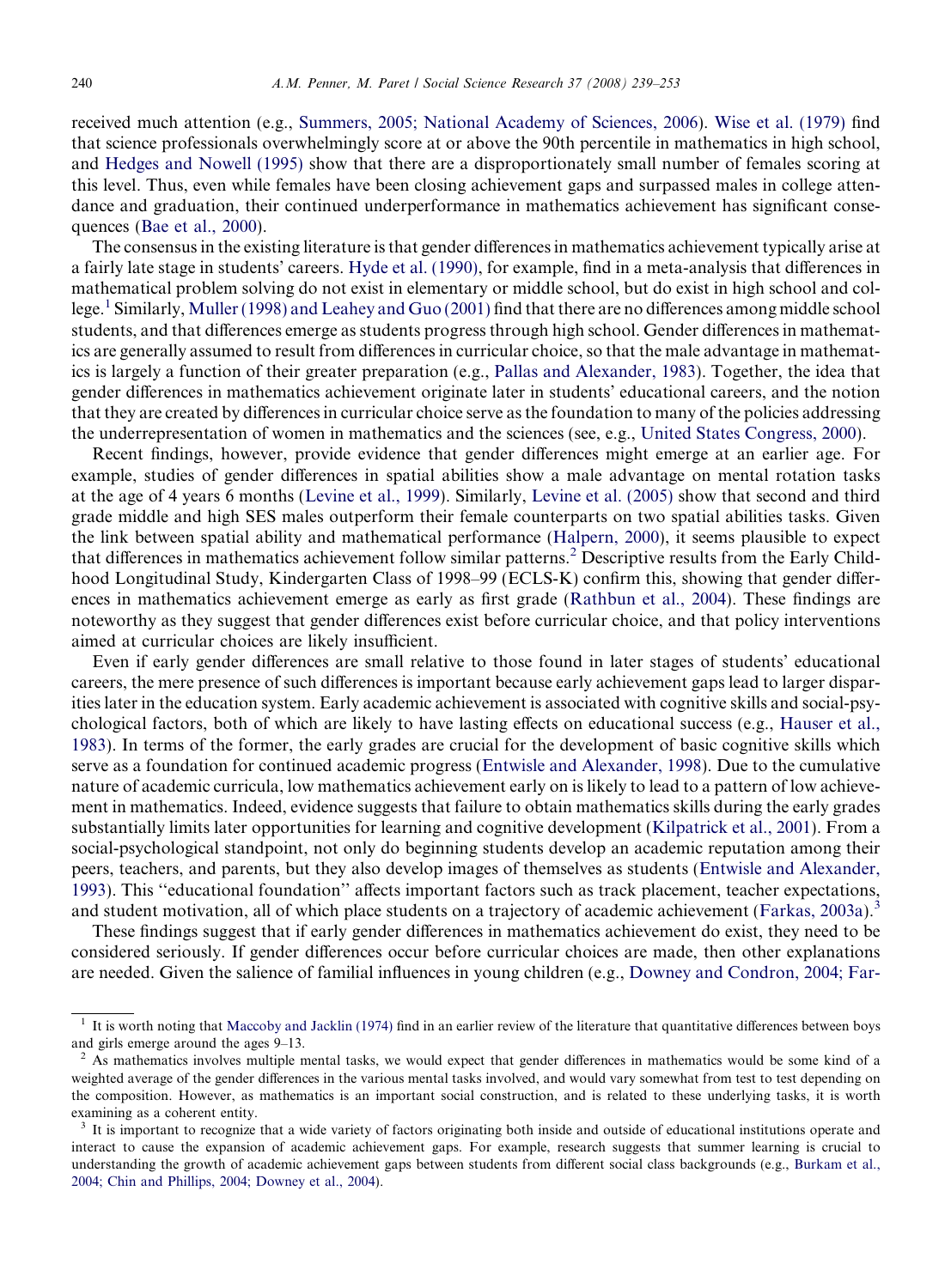[kas, 2003\)](#page-13-0), we draw from [Levine et al. \(2005\)](#page-13-0) and examine how differences in family background, specifically parental education and race, affect gender differences. Over the past few decades, scholars, and feminist scholars in particular, have pointed to the intersecting nature of domination and inequality in society (e.g., [Collins,](#page-12-0) [1986\)](#page-12-0). Gender inequalities do not exist in a vacuum, but rather interact with other axes of inequality such as race and class. Previous research shows that gender gaps in academic achievement vary significantly across race and SES at the high school and postsecondary levels (e.g., [Riegle-Crumb, 2006](#page-14-0)), and a substantial body of research confirms the importance of race and class for early academic achievement (e.g., [Jencks and Phil](#page-13-0)[lips, 1998; Lee and Burkam, 2002\)](#page-13-0). Thus, not only should any study of early gender achievement gaps take into account variation across these other axes of inequality, but doing so is likely to be extremely revealing.

This study makes three main contributions. First, we establish the extent to which early gender differences in mathematics exist using a nationally representative sample. Most research in this area has been based on small samples (e.g., [Levine et al., 1999, 2005\)](#page-13-0), and large sample research on early academic achievement that does exist does not focus heavily on gender (e.g., [Rathbun et al., 2004; Fryer and Levitt, 2004\)](#page-14-0).<sup>4</sup> Second, in addition to comparing differences in mean levels of mathematics achievement, we also employ quantile regression models to examine gender differences across the entire distribution. Focusing on differences throughout the distribution is particularly important in this case because evidence suggests that occupational gender segregation stems specifically from achievement gaps at the upper extreme. Third, the findings with respect to gender differences in the early grades and across the entire distribution have important implications for policies aimed at eliminating the gender gap in math-related fields. Our results suggest that policy strategies focused on students' curricular choices need to be refined to take into account the differences present among young children.

### 2. Data and variables

This paper uses data from the Early Childhood Longitudinal Study, Kindergarten Class of 1998–99 (ECLS-K), which provides detailed information about students and their educational experiences between kindergarten and fifth grade. The study began with a nationally representative sample of kindergarten students who were enrolled in a United States public or private school in 1998–99. Data were collected for this same group of students at six points in time: fall of kindergarten, spring of kindergarten, fall of first grade, spring of first grade, spring of third grade, and spring of fifth grade.<sup>5</sup> It is also important to note two sample modifications during the first grade data collections. First, the sample was freshened, meaning that students were added to the sample to make it nationally representative of the first grade population. Second, to conserve costs, a nationally representative subsample (approximately 30 percent) of students were included in the fall of first grade data collection. Although the ECLS-K was designed for longitudinal analyses of students over time, here we are mostly concerned with how math score distributions change as we move from grade to grade. Thus, while the samples do include the same students, we employ cross-sectional weights in order to treat each sample separately.<sup>6</sup> This has the added benefit of preserving as many observations as possible, as observations that fall out due to sample attrition are still included in the earlier analyses.

<sup>&</sup>lt;sup>4</sup> Over the past decade or so scholars have paid increasing attention to academic achievement gaps present in early childhood. For example, [Phillips et al. \(1998\)](#page-14-0) revealed that black–white test score differences emerge even before students enroll in school, and [Lee and](#page-13-0) [Burkam \(2002\)](#page-13-0) confirmed this finding with the ECLS-K data. As these studies suggest, however, the most influential research in this area has focused primarily on race and socioeconomic status (but see [Riordan, 2002](#page-14-0)).<br><sup>5</sup> The study followed students as they progressed through the early grades, though some students were retained in a grade. Thus, in the

spring of 2000 (in most cases the spring of first grade) four percent of the students were enrolled in kindergarten; in the spring of 2002 (in most cases the spring of third grade), 11 percent of students were enrolled below third grade; and in spring of 2004 (in most cases the spring of fifth grade), 13 percent of students were enrolled below fifth grade. Less than one percent of the students were enrolled either above the modal grade or in an ungraded classroom. In addition to the waves mentioned above, data were also collected for a subsample of students (roughly 30 percent) in the fall of first grade. While data from all students in the cohort are used regardless of grade level, we refer to the different waves by the majority grade level.

<sup>6</sup> Due to the sample design, the kindergarten and first grade data are representative of the entire populations of 1998–1999 kindergartners and 1999–2000 first graders, respectively. Unfortunately, the sample was not freshened for the third grade and fifth grade data collections. Thus, in these grades the data are representative of students who were either kindergartners in 1998–1999 or first graders in 1999–2000, and are still in school.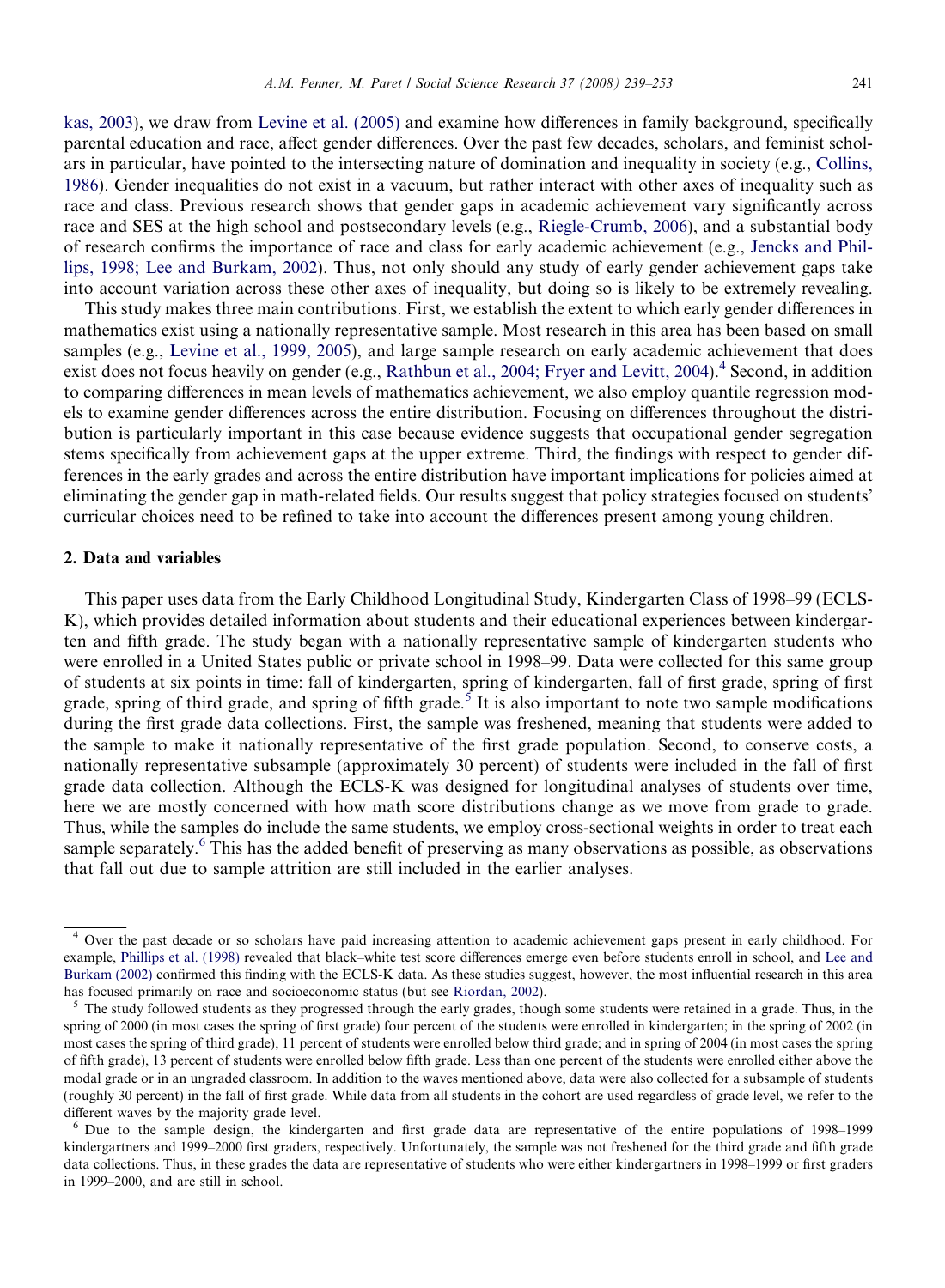| Table 1                                                                           |
|-----------------------------------------------------------------------------------|
| Cognitive skills evaluated in standardized mathematics assessments, by skill area |

| Level       | Skill area                     | Cognitive skills evaluated                                                                                                                            |
|-------------|--------------------------------|-------------------------------------------------------------------------------------------------------------------------------------------------------|
| Math skills |                                |                                                                                                                                                       |
| 1           | Number and shape               | Identifying some one-digit numerals, recognizing geometric shapes, and one-to-one counting of up to<br>ten objects.                                   |
| 2           | Relative size                  | Reading all one-digit numerals, counting beyond ten, recognizing a sequence of patterns, and using<br>nonstandard units of length to compare objects. |
| 3           | Ordinality and<br>sequence     | Reading two-digit numerals, recognizing the next number in a sequence, identifying the ordinal<br>position of an object, and solving a simple word.   |
| 4           | Addition and<br>subtraction    | Solving simple addition and subtraction problems.                                                                                                     |
| 5           | Multiplication and<br>division | Solving simple multiplication and division problems.                                                                                                  |
| 6           | Place value                    | Understanding place value in integers to the hundreds place.                                                                                          |
| 7           | Rate and<br>measurement        | Using knowledge of measurement and rate to solve word problems.                                                                                       |
| 8           | Fractions                      | Understanding the concept of fractional parts.                                                                                                        |
| 9           | Area and volume                | Solving word problems involving area and volume, including change of units of measurement.                                                            |

The measures of mathematics achievement are based on standardized tests of cognitive ability in mathematics. The tests were untimed and administered one-on-one, assessing student proficiency in nine mathematical skill areas: (1) number and shape, (2) relative size, (3) ordinality and sequence, (4) addition and subtraction, (5) multiplication and division, (6) place value, (7) rate and measurement, (8) fractions, and (9) area and volume. The specific skills associated with each area are provided in Table 1. The parental education and raceethnicity measures are based on parent-reported questionnaire responses. Parental education (highest level of attainment among both parents) is broken into five categories: (1) less than a high school diploma, (2) high school diploma, (3) some college, (4) bachelor's degree, and (5) advanced degree. Race-ethnicity is coded white (non-Latino), black (non-Latino), Latino, Asian, and other.

## 3. Methods

On the subject of the golden mean English theologian Charles Simeon said, "The truth is not in the middle, and not in one extreme; but in both extremes'' [\(Simeon, 1847](#page-14-0), p. 600). The lesson is applicable here, as research on educational differences has focused almost exclusively on differences in means and variances. While this is understandable, given that means and variances are simple to compute and easy to understand, it is not clear that analyzing differences in means and variances always provides the relevant information. The mean is a measure of the central tendency of the distribution, and the variance provides information about distances from the mean. While thinking about differences in terms of the center of the distribution is useful, two other obvious reference points, the top and the bottom, have been neglected. Regarding issues such as women in the sciences, the top and bottom tails of the distribution are of more interest than the center. While processes occurring in the center of a distribution and average group differences are often of great interest, the assumption that the factors affecting central tendencies are the same as the factors affecting extreme tendencies is too often made without thought. Additionally, predictions about the extremes based on OLS regressions (which essentially provide conditional means) implicitly assume that the top and the bottom of the distribution are subject to identical processes. While this is not necessarily a bad assumption, it seems foolhardy to believe that: (1) all of the processes affecting the low-achievers affect the high-achievers, (2) only processes affecting the low-achievers affect the high-achievers, and (3) these processes have effects of the same magnitude for the low- and high-achievers.

There are many studies that, in addition to looking at mean differences, also examine differences in variances. This too is not necessarily inappropriate (see, for example, [Archer and Mehdikhani, 2003\)](#page-12-0). However, for our purposes variance-based comparisons are not sufficient, as they still privilege the center of the distribution. As Grissom and Kim argue, ''It is far more informative to compare distributions at various quantiles,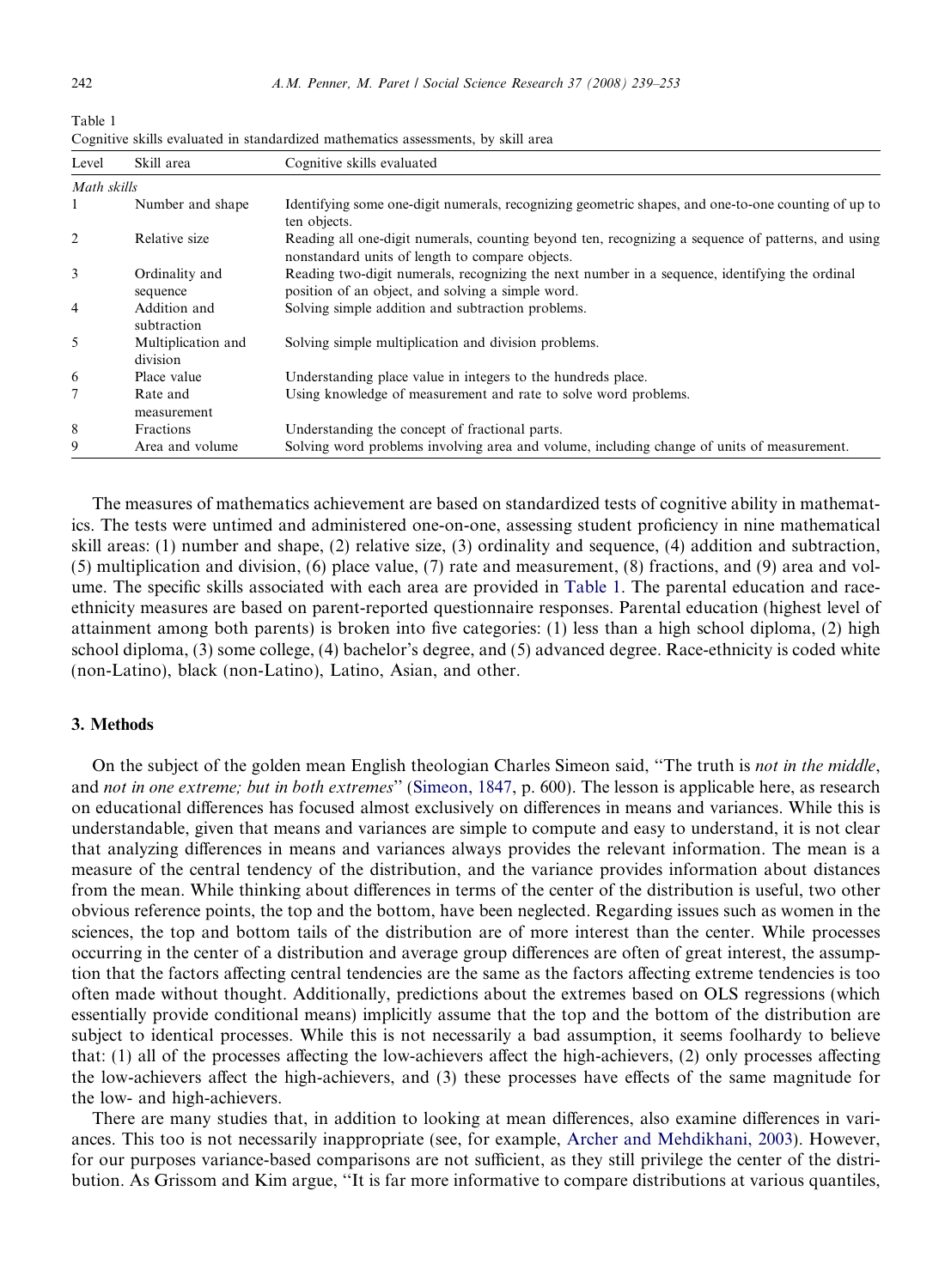such as deciles, than to compare them only at their centers'' [\(2001, p. 142\).](#page-13-0) While it might not always be necessary to compare distributions at multiple points, it is certainly worth thinking about which points are worthy of comparison. Indeed, given the degree of discussion that surrounds questions of measurement and scale construction, it seems irresponsible not to at least consider non-mean-based comparisons.

There is some precedent for an extreme-oriented approach in the educational literature on gender differences. [Feingold \(1992\)](#page-13-0) argues that differences in means and variances should be observed together to better capture the extremes, and [Hedges and Friedman \(1993\)](#page-13-0) go a step further by arguing that it is preferable to observe gender differences in the extremes directly, proposing the ratio of boys to girls in the extremes as a measure. This approach is adopted in several studies that report not only gender differences in the means and variances, but also the ratios of girls to boys at the extremes of the distribution ([Hedges and Nowell,](#page-13-0) [1995; Nowell and Hedges, 1998; Stumpf and Stanley, 1996; Xie and Shauman, 2003](#page-13-0)). Recent work in education by [Konstantopoulos \(2004\)](#page-13-0) and [Levin \(2001\)](#page-13-0) uses quantile regression to look at differences across the distribution. While quantile regression models are used widely in economics to observe how effects vary across the distribution, there is yet little work using these models in sociological analyses of education.<sup>7</sup>

Quantile regression uses least absolute value (LAV, also known as least absolute deviations) estimation to estimate conditional differences in the median and other quantiles in the distribution. This can be thought of as estimating the percentiles for boys and the percentiles for girls separately, and then observing the difference between the boys' P percentile and the girls' P percentile. Thus, where OLS reports conditional differences in means, quantile regression reports conditional differences in percentiles. More formally, the models estimated in this paper take the standard form:

$$
y_i = X_i \beta + \varepsilon_i \tag{1}
$$

where  $y_i$  is the mathematics score for student i, and  $X_i$  includes the independent variables, in this case the constant and a dummy variable for being female. As laid out in [Koenker and Bassett \(1978\),](#page-13-0) this model can be estimated at the  $\theta$ th quantile by minimizing Eq. (2):

$$
\min_{\beta} \left[ \sum_{\{i \mid y_i \geq X_i \beta\}} \theta |y_i - X_i \beta| + \sum_{\{i \mid y_i < X_i \beta\}} (1 - \theta) |y_i - X_i \beta| \right] \tag{2}
$$

Intuitively, what we are doing here is estimating  $\beta$  at different quantiles by changing the weights ( $\theta$  and  $1-\theta$ ) on the positive and negative residuals. For example, at the median  $(\theta = .5)$  positive and negative residuals are given equal weight so that the sum of absolute deviations is minimized.

The figures presented in this paper graph the effect of being female across a series of quantiles. For any given quantile the female effect is obtained from Eq. (3):

$$
y_i = \beta_0 + G_i \beta_1 + \varepsilon_i \tag{3}
$$

Here  $\beta_0$  is the constant and G is a dummy variable for being female. Specifically, the figures plot the size of  $\beta_1$ on the y-axis with  $\theta$  on the x-axis.  $\delta$ 

If it is strange to think about gender effects at different percentiles in the distribution, this is likely because of a common usage of the concept of effects in reporting OLS regression results. The gender effect, as it is often called, indicates a difference in conditional means, or the average difference between males and females net of other variables. This has come to signify the difference between Everyman and Everywoman. Using quantile regression to look at the extremes is confusing then because while we (wrongly) think of Everyman and Everywoman apart from the population that produces them, it is harder to do this for Extreme-man and Extremewoman. However, in the same way that it does not make sense to think of those at the 10th percentile apart

<sup>7</sup> Quantile regression models are often used in analyses of wage differences between genders (e.g., [Buchinsky, 1994](#page-12-0)), sectors (e.g., [Lucifora and Meurs, 2006](#page-13-0)), and education levels (e.g., [Buchinsky, 1998](#page-12-0)). Other analyses have used quantile regression to examine birthweight ([Koenker and Hallock, 2001](#page-13-0)), the demand for alcohol ([Manning et al., 1995](#page-13-0)), and school effects on student performance ([Eide](#page-13-0) [and Showalter, 1998](#page-13-0)).

 $8$  Models are estimated using Koenker's quantreg package for R. The standard errors reported are Huber sandwich estimates using Hall and Sheather's bandwidth and kernel estimation (see [Koenker and Hallock, 2000](#page-13-0) for details). For an excellent non-technical introduction to quantile regression, see [Koenker and Hallock \(2001\)](#page-13-0).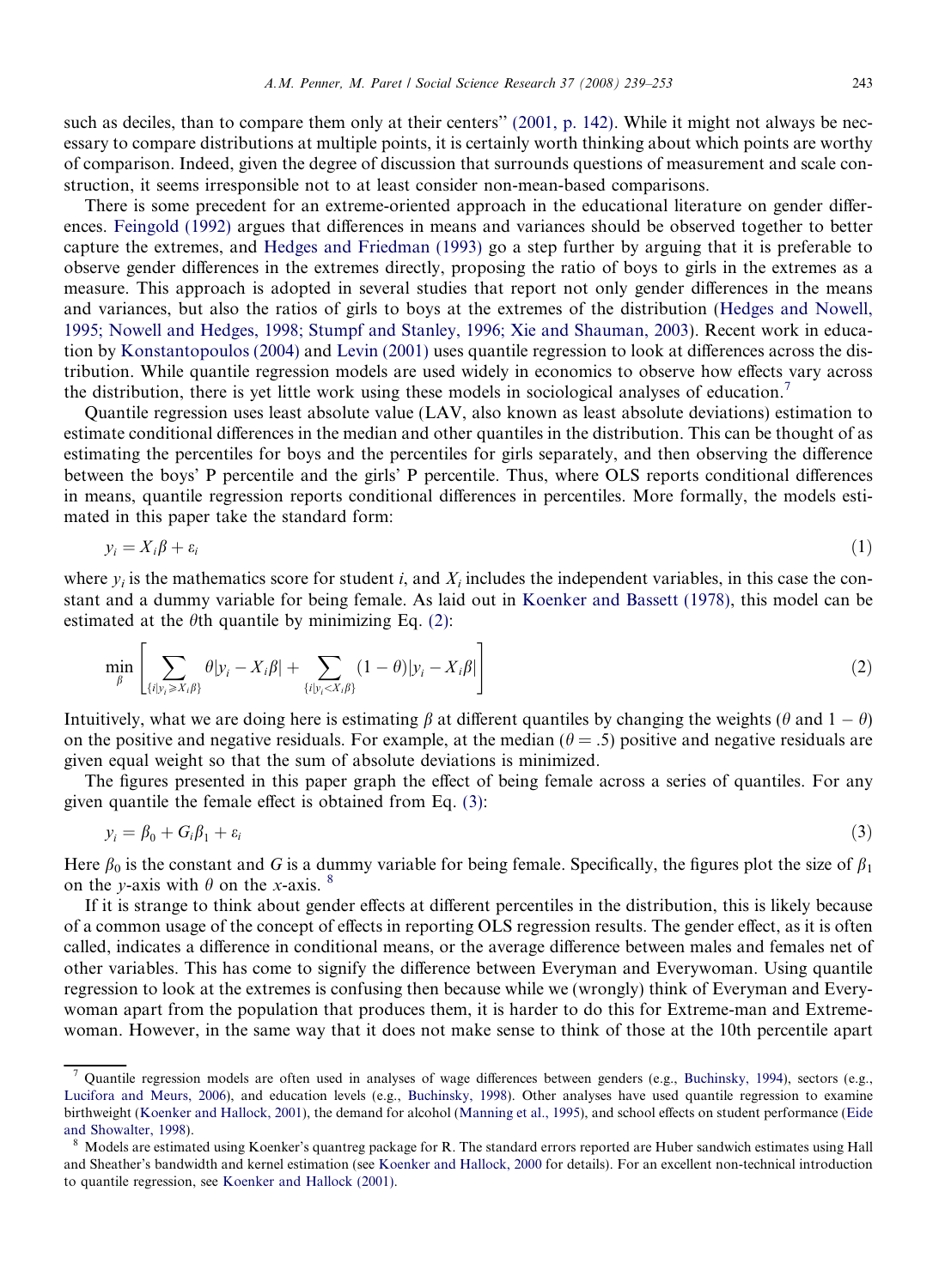from the rest of the distribution they represent, we should not think of the mean apart from the distribution that produces it. Put differently, the mean, like the 10th percentile, is a property of the distribution, and not of any individual, mythical or not. In an attempt to minimize confusion around this here, in describing the results we will generally refer to the gender effect as the difference at that percentile.

# 4. Results

Table 2

Table 2 reports basic descriptive statistics over the different grade levels, and also includes gender differences in standard deviation units at the mean and various percentiles. Overall, we see that the gender differences vary substantially across the distribution. For example, at kindergarten entry the difference in average mathematics scores for boys and girls is small and statistically insignificant. At the 95th percentile, however, boys have an advantage of 0.15 standard deviation units. To put this in perspective, this is roughly four times the size of the previously established mean difference reported for spring of first grade ([Rathbun et al., 2004](#page-14-0)). Looking across time we see that while the gap at the 95th percentile does not seem to grow as students progress through school, the gender difference at the 75th percentile grows to be about the same size. The nature of the female disadvantage changes over time as well, so that in kindergarten and first grade the gap exists mostly at the top of the distribution, while in third and fifth grade the gap exists more or less throughout the distribution and is largest at the median. The quantile regression models provide similar results, which we describe in more detail. The quantile regression results are presented graphically in [Fig. 1](#page-6-0).

[Fig. 1](#page-6-0) graphs the results from a series of bivariate quantile regressions of mathematics score on gender for different grade levels. The x-axes on the graphs are the percentiles, and the  $y$ -axes are the effects, so that the graphs show the ''gender effect'' at different percentiles. The black line provides the estimate of the gender difference at that percentile, and the grey shading shows the 90 percent confidence interval. The grey horizontal line depicts the OLS regression estimate of the gender effect, and the faint dashed grey lines provide its 90 percent confidence interval. We see that in fall of kindergarten girls do better at the lower end of the distribution than boys. That is, if we compare the 1st through 40th percentiles for boys to the 1st through 40th percentiles for girls, we find that girls score higher. At the top of the distribution, on the other hand, boys score higher than girls. While there are differences at both ends of the distribution, there are no differences at the median and mean. This suggests that analyses of mean differences are unable to detect the important gender gaps that are already present before students begin school. Spring of kindergarten reveals a similar overall pattern, though both the female advantage at the bottom and the male advantage at the top are slightly less widespread and the middle area with no difference includes a broader range of percentiles. Both fall and spring of first grade show similar results, with a female advantage in the bottom half of the distribution and a male advan-

|                                                               | Round of data collection |                        |                     |                       |                       |                       |  |  |  |
|---------------------------------------------------------------|--------------------------|------------------------|---------------------|-----------------------|-----------------------|-----------------------|--|--|--|
|                                                               | Fall<br>kindergarten     | Spring<br>kindergarten | Fall first<br>grade | Spring first<br>grade | Spring third<br>grade | Spring fifth<br>grade |  |  |  |
| Mean                                                          | 19.12                    | 27.07                  | 32.41               | 42.79                 | 83.25                 | 111.22                |  |  |  |
| Standard deviation                                            | 7.23                     | 8.81                   | 9.61                | 9.49                  | 18.28                 | 22.41                 |  |  |  |
| Differences by sex (female–male), in standard deviation units |                          |                        |                     |                       |                       |                       |  |  |  |
| Mean                                                          | 0.00                     | $-0.01$                | 0.00                | $-0.04$               | $-0.15$               | $-0.16$               |  |  |  |
| Percentile                                                    |                          |                        |                     |                       |                       |                       |  |  |  |
| $5\%$                                                         | 0.12                     | 0.06                   | 0.16                | 0.02                  | $-0.01$               | $-0.11$               |  |  |  |
| 25%                                                           | 0.06                     | 0.04                   | 0.05                | 0.04                  | $-0.12$               | $-0.15$               |  |  |  |
| Median                                                        | 0.04                     | 0.02                   | 0.01                | $-0.04$               | $-0.26$               | $-0.22$               |  |  |  |
| 75%                                                           | $-0.05$                  | $-0.03$                | $-0.10$             | $-0.16$               | $-0.17$               | $-0.14$               |  |  |  |
| 95%                                                           | $-0.15$                  | $-0.21$                | $-0.15$             | $-0.16$               | $-0.17$               | $-0.11$               |  |  |  |
| $\boldsymbol{N}$                                              | 18,635                   | 19,647                 | 5,223               | 16,635                | 14,374                | 11,274                |  |  |  |
| Sum of weights                                                | 3,801,035                | 3,824,462              | 3,819,311           | 3,915,655             | 3,909,152             | 3,903,170             |  |  |  |

Descriptive statistics and sex differences for mathematics scores, by data collection point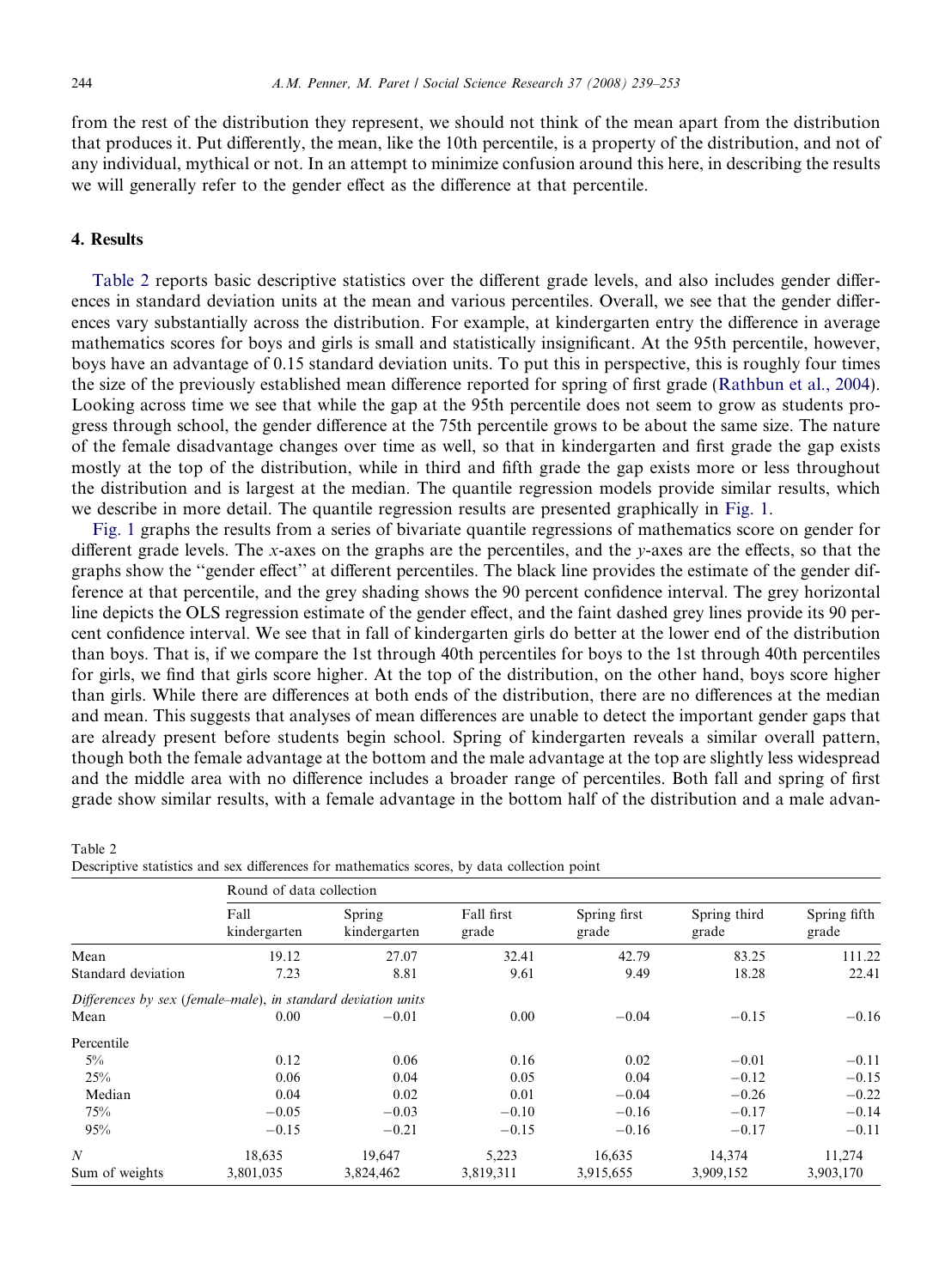<span id="page-6-0"></span>

Fig. 1. The effect of gender (female) on mathematics achievement across the distribution for different ages. Note: Black, quantile regression estimate of gender effect for different percentiles. Grey shading, confidence interval of quantile regression estimate. Grey line, OLS estimate. Dashed grey line (faint), OLS confidence interval.

tage in the top half. The male advantage at the very top is smaller, but the portion of the distribution exhibiting a male advantage is larger.<sup>9</sup> It is also worth noting that in the spring of first grade the mean gender effect

<sup>&</sup>lt;sup>9</sup> The decline of the male advantage at the very top of the distribution is interesting as it goes against the simple idea that the male advantage at the very top just keeps getting bigger.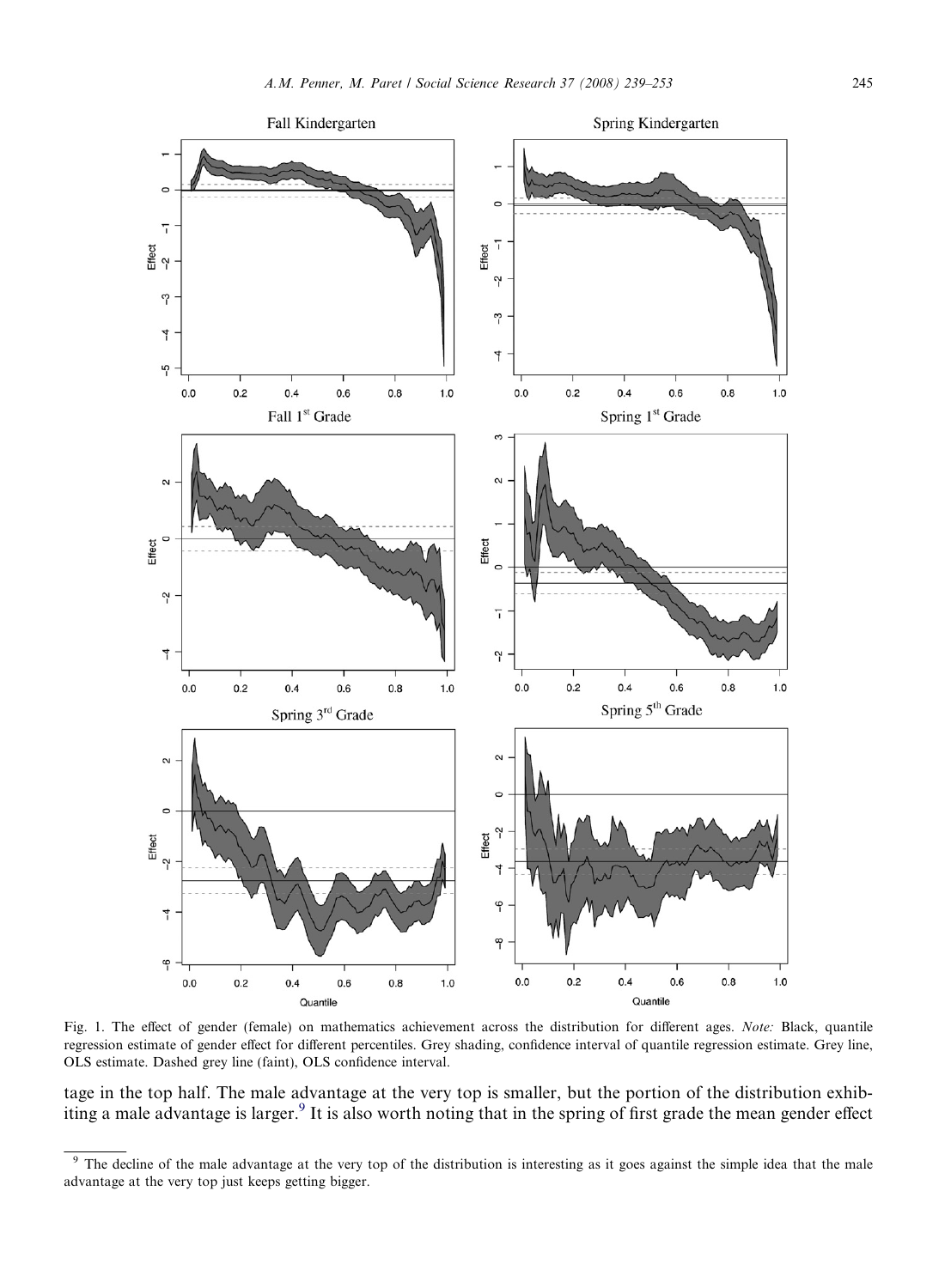<span id="page-7-0"></span>is significant for the first time. By spring of third grade the female advantage at the bottom of the distribution is gone, and there is a relatively consistent male advantage from about the 35th percentile up. Fifth grade exhibits a strikingly stable gender difference across the distribution from the 10th percentile up. In both third grade and fifth grade the differences at the top of the distribution do not vary substantially from the differences across the rest of the distribution, so that the top of the distribution is no longer the part with the largest male advantage.

Four points from [Fig. 1](#page-6-0) are worth highlighting. First, as [Rathbun et al. \(2004\)](#page-14-0) show, mean differences in mathematics achievement are visible as early as spring of first grade. This is significant because it contradicts the conventional wisdom that differences emerge later in students' academic careers, and does so with nationally representative data. Second, we find that differences in the tails of the distribution arise earlier than the mean differences, and are visible even in the fall of kindergarten. This indicates not only that differences are present at an early age, but also that they are not exclusively a function of the educational system. Indeed, the commonly cited male advantage at the upper extreme of the mathematics distribution is found here to be present at the beginning of kindergarten. Third, differences at various points across the distribution change over time. The amount of change visible in the effect of gender over time shows that differences are not static, suggesting that it may be possible to reduce the gaps through social interventions. Fourth, differences at the extremes are different than at the mean, sometimes quite substantially. These results should serve as a cautionary tale for OLS regression results, as they show that mean differences are not necessarily indicative of the distribution as a whole.



Fig. 2. The effect of gender (female) on mathematics achievement across the distribution in fall of kindergarten separately by race. Note: Black, quantile regression estimate of gender effect for different percentiles. Grey shading, confidence interval of quantile regression estimate. Grey line, OLS estimate. Dashed grey line (faint), OLS confidence interval.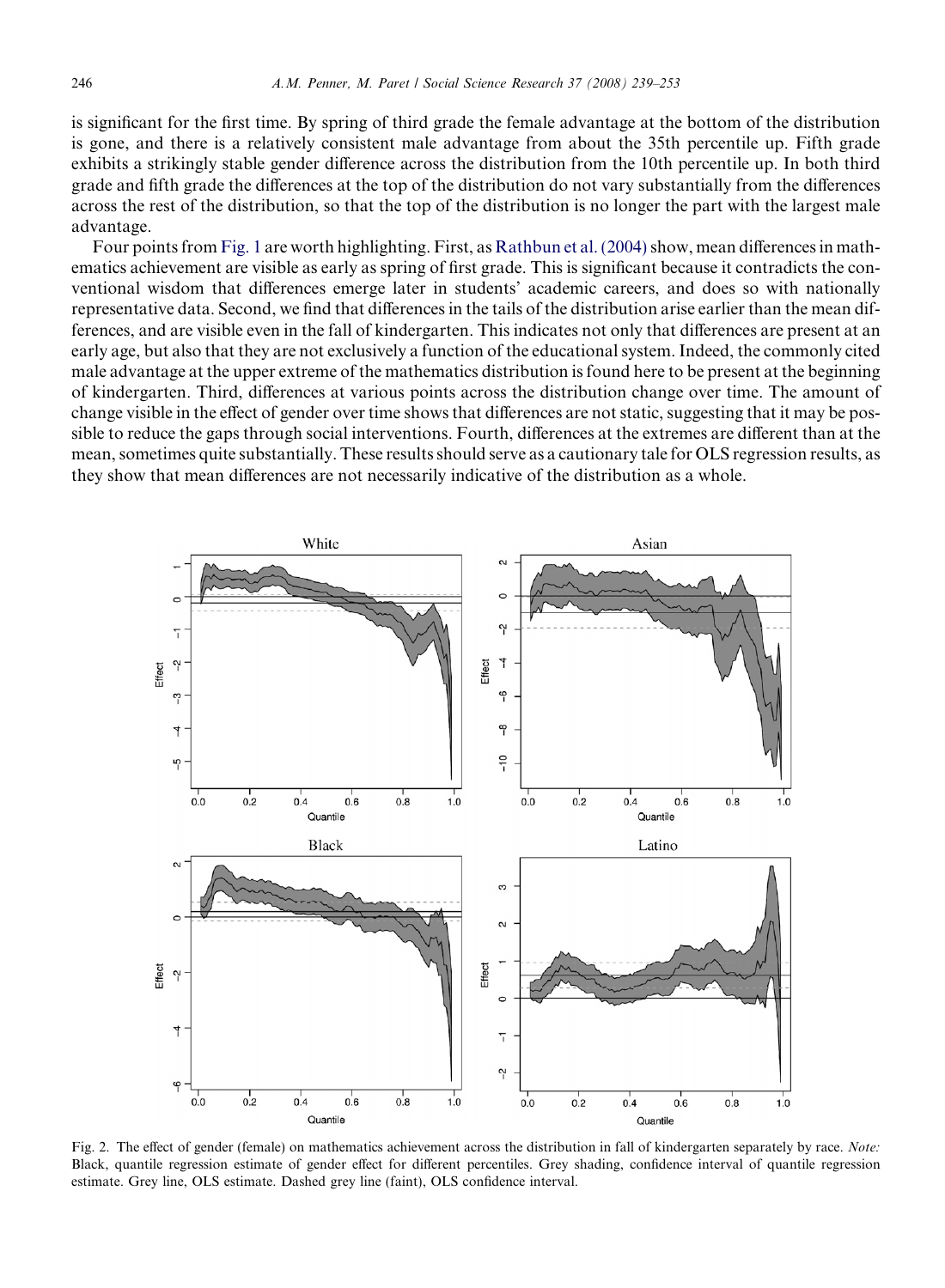<span id="page-8-0"></span>Given the difference between the effect of gender at the mean and in other places throughout the distribution, it is worth examining how gender differences are impacted by introducing other independent variables into the equation. For this purpose we build on the fall of kindergarten model by estimating the gender effect separately by race and parental education. This is similar to adding controls and interactions into the model, but is preferable because the effects remain simple to interpret. This examination is useful because it reveals the extent to which the observed patterns are being driven by certain social groups. For example, if the male advantage at the top of the distribution is mainly reflected among certain socioeconomic or racial groups, then this provides a window into the possible mechanisms underlying the gender gap.

Table 3

Descriptives for fall of kindergarten mathematics scores, by race and parental education

| Population            | $\boldsymbol{N}$ | Sum of Weights | Mean  | Percentiles |          |        |        |       |
|-----------------------|------------------|----------------|-------|-------------|----------|--------|--------|-------|
|                       |                  |                |       | $5\%$       | $25\%$   | Median | $75\%$ | 95%   |
| Overall               | 18,635           | 3,801,035      | 19.12 | 9.03        | 13.88    | 18.16  | 22.68  | 32.83 |
| Male                  | 9,479            | 1,948,457      | 19.13 | 8.72        | 13.64    | 18.01  | 22.86  | 33.42 |
| Female                | 9,156            | 1,852,578      | 19.11 | 9.57        | 14.10    | 18.31  | 22.51  | 32.33 |
| Race                  |                  |                |       |             |          |        |        |       |
| White                 |                  |                |       |             |          |        |        |       |
| Overall               | 10,433           | 2,176,886      | 21.0  | 10.9        | 15.7     | 19.9   | 24.7   | 34.7  |
| Male                  | 5,351            | 1,124,527      | 21.1  | 10.7        | 15.4     | 19.8   | 24.9   | 35.5  |
| Female                | 5,082            | 1,052,359      | 20.9  | 11.2        | 16.0     | 20.0   | 24.4   | 34.1  |
| <b>Black</b>          |                  |                |       |             |          |        |        |       |
| Overall               | 2,860            | 613,143        | 16.6  | 8.5         | 12.8     | 16.0   | 19.7   | 26.4  |
| Male                  | 1,431            | 309,970        | 16.5  | 8.2         | 12.2     | 15.7   | 19.7   | 27.0  |
| Female                | 1,429            | 303,172        | 16.7  | 9.0         | 13.2     | 16.2   | 19.7   | 26.1  |
| Latino                |                  |                |       |             |          |        |        |       |
| Overall               | 3,390            | 737,744        | 15.8  | 8.1         | 11.7     | 14.6   | 19.0   | 27.6  |
| Male                  | 1,716            | 375,011        | 15.5  | 8.1         | 11.4     | 14.4   | 18.5   | 26.6  |
| Female                | 1,674            | 362,733        | 16.1  | 8.3         | 11.9     | 14.9   | 19.4   | 28.7  |
| Asian                 |                  |                |       |             |          |        |        |       |
| Overall               | 898              | 90,052         | 22.2  | 11.4        | 16.5     | 20.4   | 26.7   | 39.0  |
| Male                  | 444              | 44,989         | 22.7  | 11.0        | 16.4     | 20.6   | 27.1   | 41.9  |
| Female                | 454              | 45,063         | 21.7  | 11.5        | 16.6     | 20.2   | 25.3   | 35.8  |
| Other race            |                  |                |       |             |          |        |        |       |
| Overall               | 1,023            | 176,246        | 17.4  | 8.3         | 12.5     | 16.2   | 20.8   | 31.4  |
| Male                  | 519              | 90,031         | 17.4  | 8.3         | 12.4     | 16.0   | 20.6   | 32.3  |
| Female                | 504              | 86,215         | 17.4  | 8.5         | 12.6     | 16.7   | 20.8   | 30.7  |
| Parental education    |                  |                |       |             |          |        |        |       |
| Less than high school |                  |                |       |             |          |        |        |       |
| Overall               | 1,743            | 383,899        | 14.2  | 8.0         | 10.6     | 13.5   | 17.0   | 22.3  |
| Male                  | 907              | 200,936        | 14.1  | 7.9         | 10.5     | 13.2   | 16.8   | 22.7  |
| Female                | 836              | 182,963        | 14.2  | 8.0         | 10.7     | 13.5   | 17.2   | 21.9  |
| High school           |                  |                |       |             |          |        |        |       |
| Overall               | 4,646            | 1,001,683      | 16.9  | 8.4         | 12.7     | 16.1   | 20.0   | 28.7  |
| Male                  | 2,356            | 513,436        | 16.8  | 8.2         | 12.4     | 15.9   | 20.1   | 29.5  |
| Female                | 2,290            | 488,247        | 17.0  | $8.8\,$     | 13.0     | 16.4   | 20.0   | 27.8  |
| Some postsecondary    |                  |                |       |             |          |        |        |       |
| Overall               | 5,783            | 1,190,363      | 19.1  | 10.2        | 14.5     | 18.5   | 22.3   | 31.8  |
| Male                  | 2,906            | 598,594        | 19.1  | 9.8         | 14.3     | 18.3   | 22.4   | 32.3  |
| Female                | 2,877            | 591,769        | 19.1  | 10.4        | 14.7     | 18.7   | 22.2   | 31.1  |
| Bachelor's degree     |                  |                |       |             |          |        |        |       |
| Overall               | 3,581            | 682,167        | 22.5  | 12.5        | 17.2     | 21.2   | 26.3   | 36.2  |
| Male                  | 1,816            | 350,328        | 22.6  | 12.3        | $17.0\,$ | 21.2   | 26.6   | 37.0  |
| Female                | 1,765            | 331,839        | 22.3  | 12.9        | 17.4     | 21.2   | 26.2   | 34.7  |
| Advanced degree       |                  |                |       |             |          |        |        |       |
| Overall               | 2,060            | 379,632        | 24.9  | 13.0        | 19.2     | 23.4   | 30.5   | 40.7  |
| Male                  | 1,061            | 196,968        | 25.2  | 13.0        | 18.8     | 23.5   | 30.8   | 42.4  |
| Female                | 999              | 182,664        | 24.6  | 13.0        | 19.6     | 23.2   | 29.9   | 38.7  |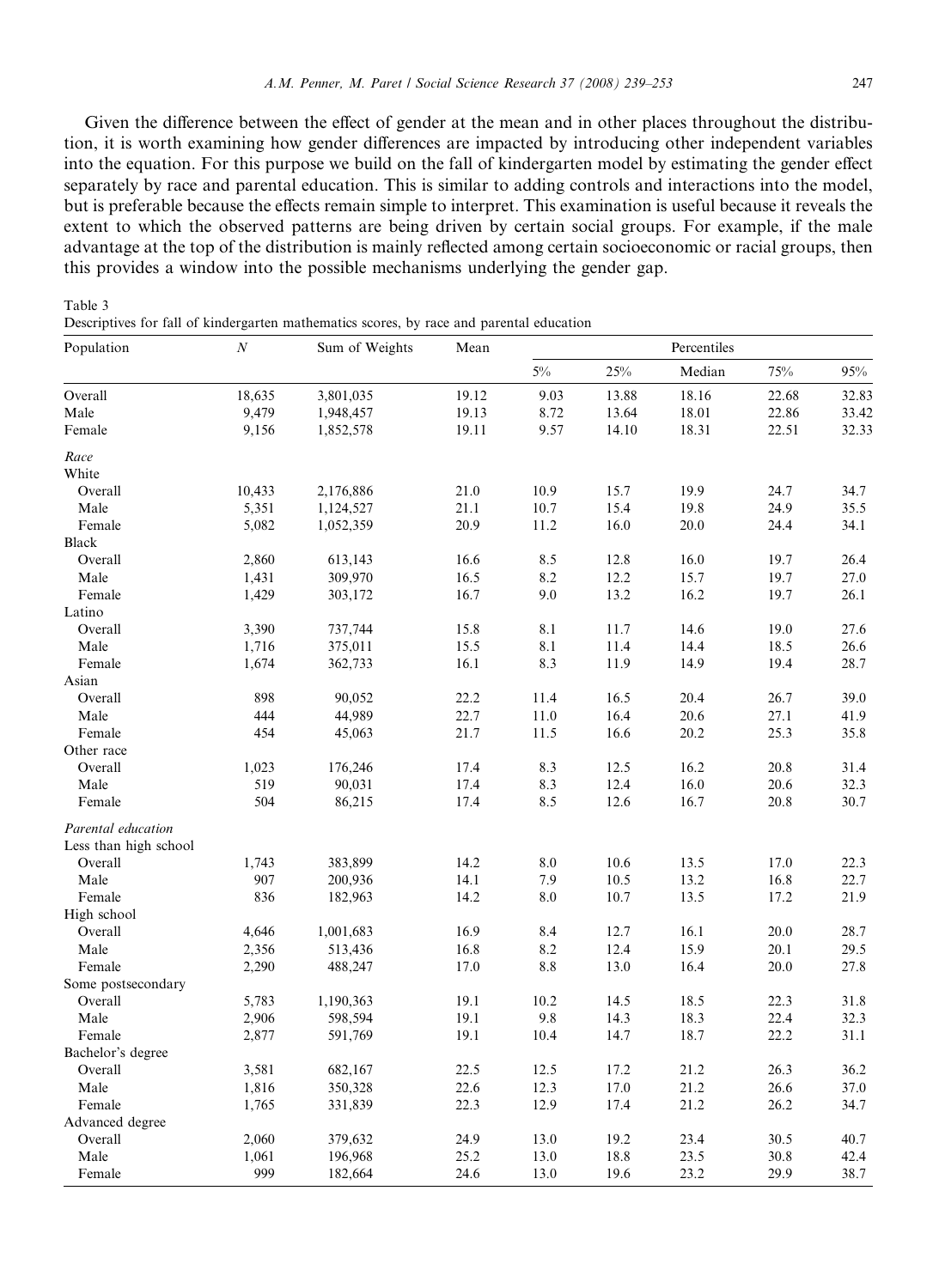<span id="page-9-0"></span>[Fig. 2](#page-7-0) estimates the gender effect for the fall of kindergarten separately by race. We find that there are substantial differences across racial groups. Whites and blacks both exhibit the same pattern as seen overall, with a female advantage at the bottom of the distribution and a male advantage in the upper tail. The results for Asians have a similar shape, but there is no female advantage at the bottom of the distribution, and the male



Fig. 3. The effect of gender (female) on mathematics achievement across the distribution in the fall of kindergarten separately by parental education. Note: Black, quantile regression estimate of gender effect for different percentiles. Grey shading, confidence interval of quantile regression estimate. Grey line, OLS estimate. Dashed grey line (faint), OLS confidence interval.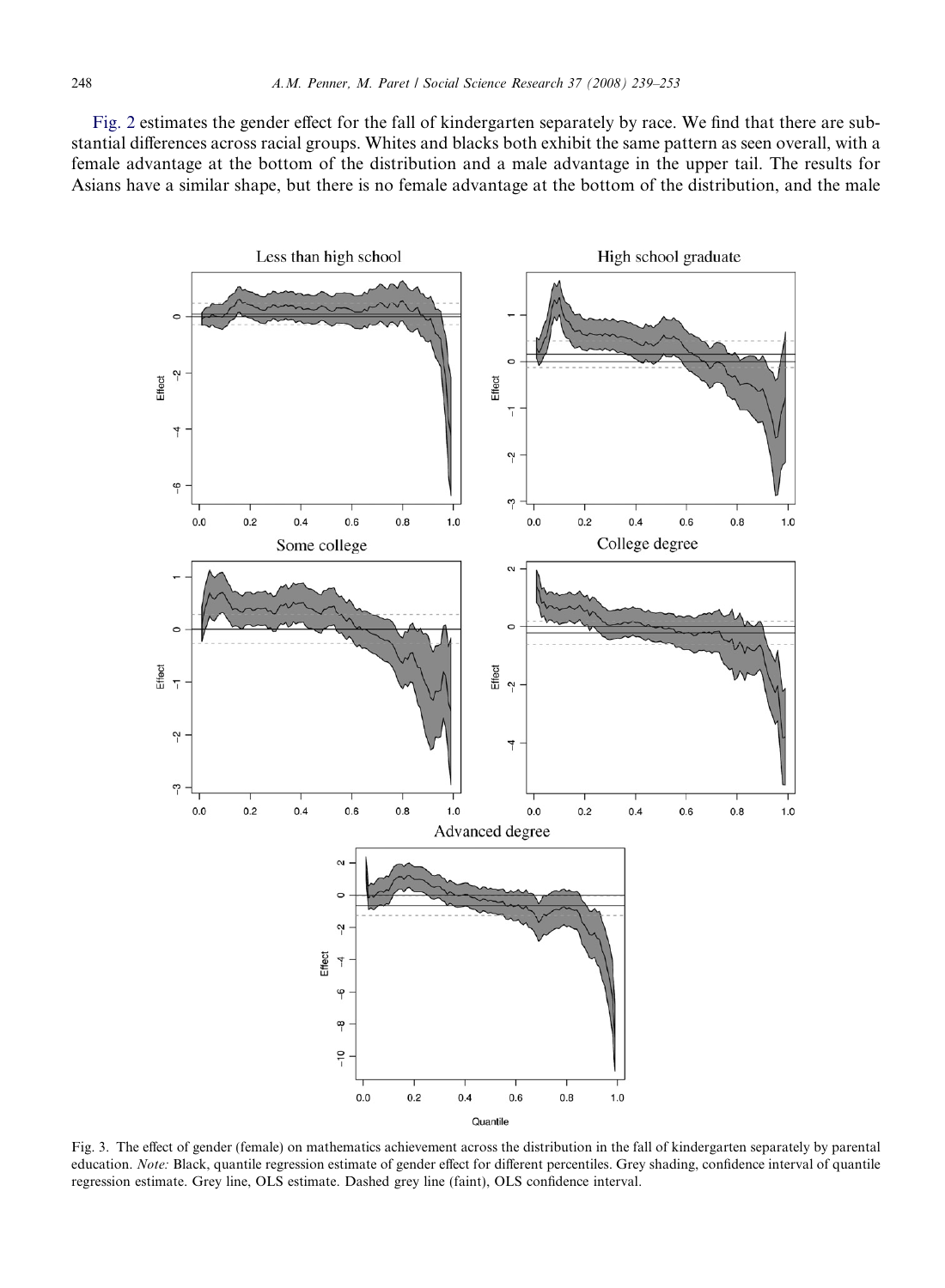advantage at the top is considerably larger than in the general population. Among Latinos we find that not only is there a female advantage at the bottom of the distribution, but girls have an even larger advantage at the top of the distribution. The variation across racial groups shows rather definitively that the pattern of gender differences across the distribution is affected by family background.

In thinking about how these differences combine to form the overall gender difference there are two points that are important to bear in mind. First, as with any analysis broken down separately by racial groups, it is important to remember that the groups are not of equal size in the population. Whites are 57% of the sample, blacks 16%, Asians 2%, and Latinos 19%. Second, in thinking about differences across the distribution, it is important to remember that while the overall male and female differences are a composite of the race-specific male–female differences, the scores also vary across race. For example, the 95th percentiles for boys and girls are 33.4 and 32.2, respectively. But the 95th percentiles for Asian boys and Asian girls are 41.9 and 35.8, respectively, and the 95th percentiles for Latino boys and Latino girls are 26.6 and 28.7, respectively. Thus, while [Fig. 2](#page-7-0) shows that Asians females are scoring 6 points lower than Asian boys, and Latina girls are scoring 2 points higher than Latino boys, it is worth noting that these comparisons are being made at scores that differ from each other, as well as those in the overall comparisons. [Table 3](#page-8-0) provides information about the overall, male, and female distributions for different racial and parental education groups, providing a sense of where the various comparisons are being made along the range of scores. Due to the fact that blacks and Latinos have generally lower math scores, the gender differences at the tops of their distributions have less impact on gender differences at the top of the overall distribution than do the gender differences at the tops of the white and Asian distributions. Thus, the male advantage at the top is likely being driven by gaps among whites and Asians. Nonetheless, the female advantage at the top of the Latino distribution is important for thinking about the mechanisms facilitating gender gaps, and is something that future research should investigate further.

[Fig. 3](#page-9-0) examines how gender differences in the fall of kindergarten vary across parental education groups. The same overall pattern of a male advantage at the top and female advantage at the bottom holds for all of the parental education groups, but there are noteworthy differences among groups. In particular, the higher the parental education, the further the male advantage extends over the distribution. Thus, among the less than high school group, males only have an advantage above the 90th percentile, but among the advanced degree group the male advantage extends from the 40th percentile up. The magnitude of the male advantage at the very top of the distribution is relatively stable among the lowest four parental education groups, but is substantially larger among the advanced degree group. This latter finding is consistent with previous research suggesting that gender differences are driven by students from upper and middle class backgrounds [\(Levine](#page-13-0) [et al., 2005\)](#page-13-0). Taken together these results suggest that male advantages in math are mediated by parental education, and in particular that the male advantage is most pronounced among students with higher parental education. This suggests that future research on gender gaps in mathematics achievement should pay close attention to mechanisms and practices associated with the middle and upper classes.

## 5. Discussion

This study estimates quantile regression models using nationally representative data on kindergarten through fifth grade students to examine gender differences throughout the distribution of mathematics achievement. We find that gender differences emerge at an early age and vary across the distribution. These findings have important substantive, methodological, and policy implications.

Substantively, we are able to confirm that gender differences in mathematics achievement exist at the outset of students educational careers using nationally representative data. This confirms the findings of [Levine et al. \(1999\)](#page-13-0), and extends them to mathematical achievement more generally. We find that in the fall of kindergarten boys do better than girls at the top of the distribution, and girls do better than boys at the bottom. By the spring of third grade, however, the female advantage at the bottom disappears and the male advantage extends to most of the distribution. These findings are particularly important because they demonstrate that the male advantage at the top is present at the beginning of the educational process, and shows that it only spreads to the rest of the distribution after children have been in school for a while. The achievement gaps present at kindergarten entry differentially position students in the education system,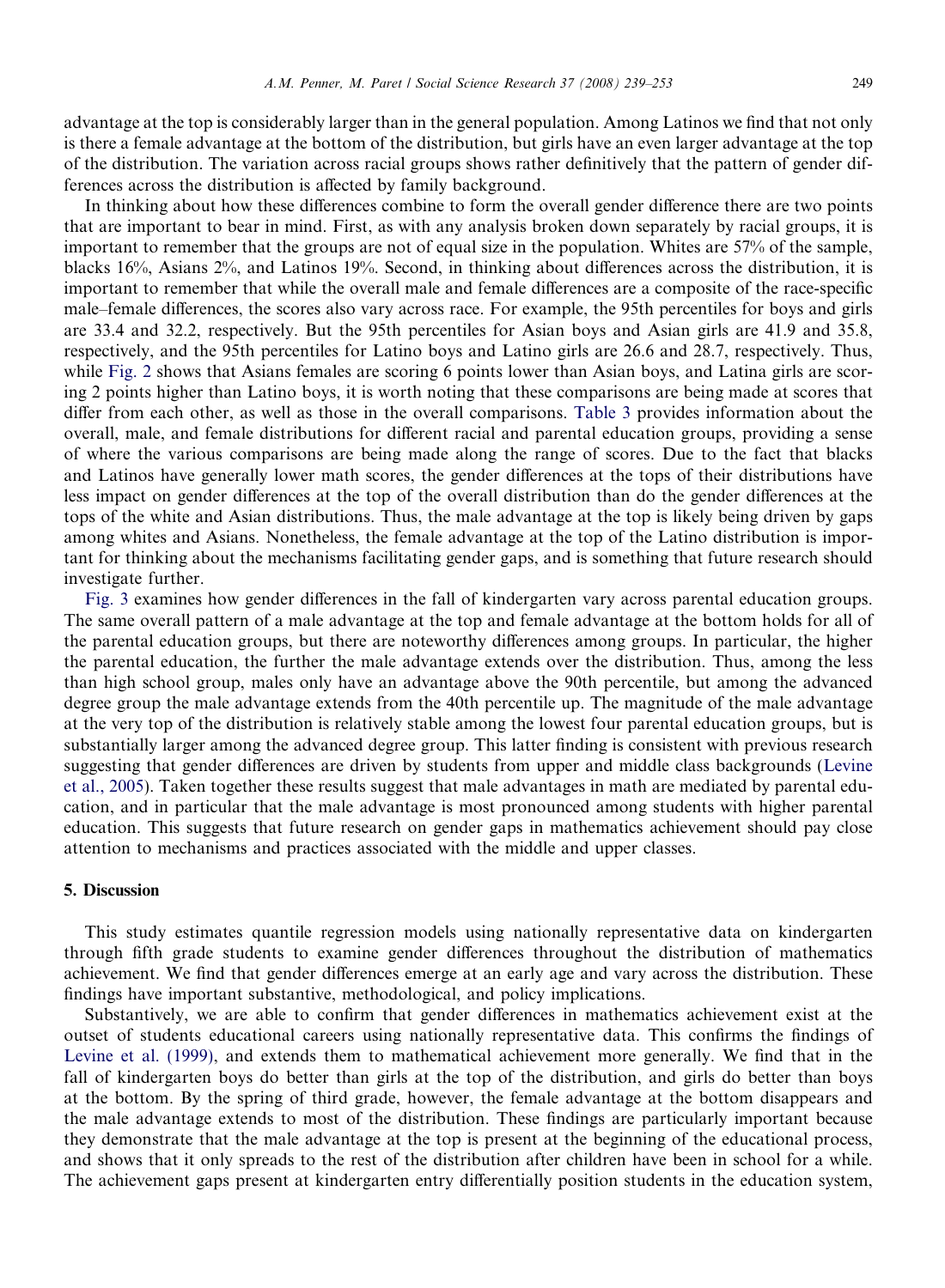paving the way for the development of the familiar achievement gaps often found at the end of high school.

This suggests that the gender differences in mathematics achievement associated with occupational gender segregation are likely to be more than just the product of gendered educational processes, though our study does not provide any evidence that such processes are absent. Because girls are less likely to enter kindergarten at the very top of the distribution, they are also subject to the same institutionalized processes (inside or outside of school) that contribute to expanding achievement gaps among racial and class groups. Increasing our understanding of the mechanisms that facilitate expanding gaps between low achievers and high achievers will therefore benefit our understanding of the eventual gender gaps that in turn facilitate occupational gender segregation. At the same time, future researchers may choose to focus their attention on the early childhood years before kindergarten, as our evidence also suggests that gender differences are being created at a very young age.

In addition to documenting the existence of gender differences among young children, we also show that family background plays a substantial role. Gender differences are found to vary substantially across racial groups, and also somewhat by parental education. Where race is concerned it is interesting to note that gender differences vary across race not only in magnitude but also in pattern. This suggests that there is nothing predetermined about these differences, and that simple biological theories are unlikely to be as helpful as social and cultural factors in explaining these differences.<sup>10</sup> The overall gender gap at the top of the distribution, present at the beginning of kindergarten, is being driven by whites, blacks, and Asians—not Latinos—though the differences are most pronounced among Asian students. Thus, future research on young Asian students and their families might be useful for illuminating overall patterns of gender difference. Conversely, research comparing Latinos to other racial groups is also likely to be useful for this purpose, as Latinos represent the one population where females actually have an advantage at the top of the distribution at kindergarten entry.

We are also able to confirm [Levine et al.'s \(2005\)](#page-13-0) finding that the development of gender gaps varies by socio-economic status. While the female advantage at the bottom of the distribution is similar for all students regardless of parental education, the male advantage at the top of the distribution is most pronounced among students whose parents have a college or advanced degree. This is interesting in that it indicates that the male advantage at the top of the distribution is mediated by socioeconomic factors in a way that the female advantage at the bottom does not appear to be. More specifically, gender segregation in science occupations may be related to gender dynamics in middle and upper class families.<sup>11</sup>

In thinking about the many factors that could contribute to race and SES variation in gender differences, two seem worth noting. The first follows from [Correll's \(2001, 2004\)](#page-13-0) examination of societal stereotypes. Given the effect of broader cultural stereotypes on performance [\(Steele, 1997\)](#page-14-0), it seems plausible that the variation in the gender differences in mathematics scores could be due to variation in the gender stereotypes prevalent in different groups. While most stereotype threat research focuses on adults, there is some evidence that suggests that stereotype threat exists even in young children ([Ambady et al., 2001\)](#page-12-0). Another potentially important factor involves the transmission of cultural resources between parents and children. For example, it could be that the childrearing practices of middle and upper class families that have been shown to benefit students (e.g., [Lareau, 2003\)](#page-13-0), are, when it comes to mathematics, more beneficial to boys than to girls. Parents may be more likely to pass on mathematics related ''cultural resources'' to boys than to girls, or boys may be more likely than girls to be able to ''activate'' these resources. This is congruent with [Muller's \(1998\)](#page-13-0) finding that

<sup>&</sup>lt;sup>10</sup> Simple biological arguments that men are better than women in mathematics are unsatisfactory given the variation in gender differences across the distribution, across racial categories, and across educational groups. Approaches combining biological and social factors, like [Guo and Stearns' \(2002\)](#page-13-0) research showing that high-SES environments allow individuals to better achieve their ''genetic potential,'' are more promising. However, even this relatively sophisticated theory of biological and social factors still needs considerable refinement to explain our results. In particular, the steady female advantage at the bottom of the distribution is difficult to explain using this line of reasoning, and even the SES mediated male advantage at the top would require the existence of undocumented genetic gender differences in mathematical potential.

<sup>&</sup>lt;sup>11</sup> In separate analyses we found that in the fall of kindergarten the commonly noted female advantage in reading is smallest at the top of the distribution. In fact, among high-SES families boys actually have an advantage, albeit a statistically insignificant one, at the very top of the distribution. Although reading and mathematics are quite different in terms of the cultural norms surrounding them, these results suggest an interesting gender and SES interaction that is worth exploring further. Results are available upon request.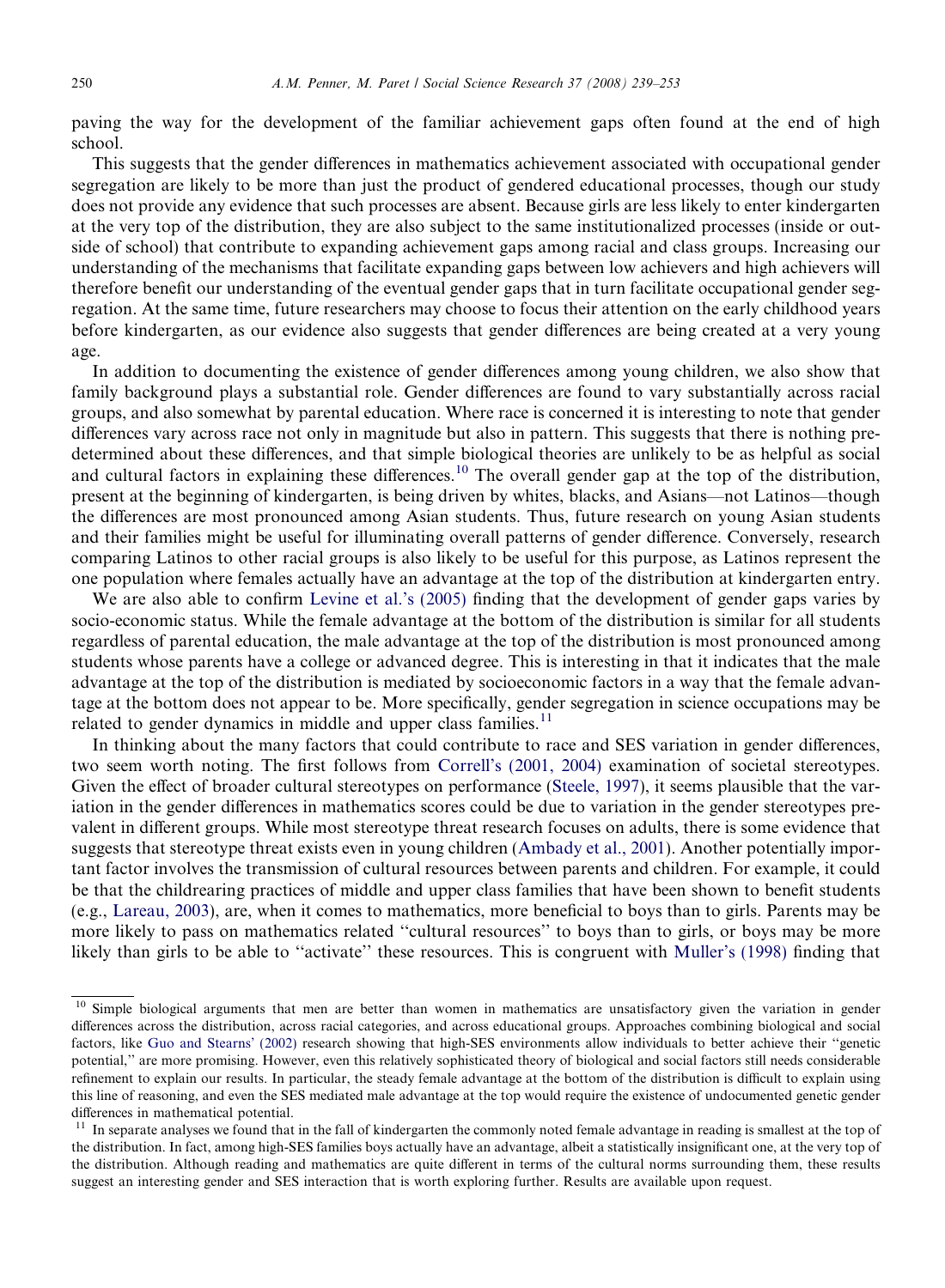<span id="page-12-0"></span>among high school students parental involvement matters more for boys than for girls.<sup>12</sup> It will be important to pursue these explanations for the SES-mediated gender gaps, as well as other potential explanations, in future research.

The methodological implications of this study are both straightforward and noteworthy. In plotting the OLS results alongside the quantile regression results, we are able to compare the findings obtained by the two methods. We find that while OLS results often provide an accurate summary of differences across the distribution, they miss important variation in differences across the distribution. Thus, while differences in the mean are important and tell us about how populations differ on average, differences at the extremes of the distribution often vary substantially from the mean differences. In cases such as gender differences in mathematics, where the extremes of the distribution are of more interest than the middle, quantile regression or other extreme-sensitive methods should be employed. This method also suggests a host of new research topics; for example, do factors such as school funding, parental encouragement, and experienced teachers matter more for the top of the distribution than the bottom?

Finally, our results have important implications for policy on gender inequality in mathematics and science. We show that achievement differences at the top of the distribution are visible as early as kindergarten, and previous research shows that early academic achievement is a good predictor of later educational success. Thus, if we aim to eliminate the gender gap in science occupations, we must begin to acknowledge the differentiation between boys and girls that occurs as early as kindergarten, and probably earlier. More specifically, focusing our attention on girls' decisions about course enrollment is not likely to solve the problem, as gender differences emerge before students are even allowed to make such decisions. The current study suggests that if we seek to develop policy that addresses the roots of the gender gap in mathematics and science, we must first develop an understanding of the social factors that contribute to gender differences during early childhood.

Of course, this means that policies aimed at changing course-taking decisions are not likely to be the solution. Rather, effective strategies for reducing gaps in mathematics achievement will need to be based on a much broader view that situates differential levels of achievement within larger structures of inequality. This is not to say that attempts to change course taking are not useful, but by themselves they are unlikely to eliminate the gender gap. As previous research has shown, educational inequalities have a tendency to both reflect and reinforce structures of inequality, whether they are related to gender, race, or class divisions. In the case of math achievement these three axes of difference interact to produce gender inequalities among boys and girls, and impact the gender gaps in science occupations. Thus, rather than focusing narrowly on the course-taking decisions of middle and high school girls, it is important to focus on the ways in which processes of academic achievement are embedded in and shaped by hierarchical structures of difference and inequality.

## References

Ambady, Nalini, Shih, Margaret, Kim, Amy, Pittinsky, Todd L., 2001. Stereotype threat in children: effects of identity on quantitative performance. Psychological Science 12, 385–390.

Archer, John, Mehdikhani, Mani, 2003. Variability among males in sexually selected attributes. Review of General Psychology 7, 219–236.

Bae, Yupin, Choy, Susan, Geddes, Claire, Sable, Jennifer, Snyder, Thomas, 2000. Trends in Educational Equity of Girls and Women. National Center for Education Statistics, Washington, DC.

Buchinsky, Moshe, 1994. Changes in the US wage structure 1963–1987: application of quantile regression. Econometrica 62, 405–458.

Buchinsky, Moshe, 1998. The dynamics of changes in the female wage distribution in the USA: a quantile regression approach. Journal of Applied Econometrics 13, 1–30.

Burkam, David T., Ready, Douglas D., Lee, Valerie E., LoGerfo, Laura F., 2004. Social-class differences in summer learning between kindergarten and first grade: model specification and estimation. Sociology of Education 77, 1–31.

Chin, Tiffani, Phillips, Meredith, 2004. Social reproduction and child-rearing practices: social class, children's agency, and the summer activity gap. Sociology of Education 77, 185–210.

Collins, Patricia Hill, 1986. Learning from the outsider within: the sociological significance of black feminist thought. Social Problems 33, S14–S32.

 $12$  Although these explanations could explain the role of SES at the top of the distribution, they do not explain why the female advantage at the bottom of the distribution does not vary by SES. This would require that the cultural norms or stereotypes regarding gender difference at the bottom of the distribution differ from those at the top.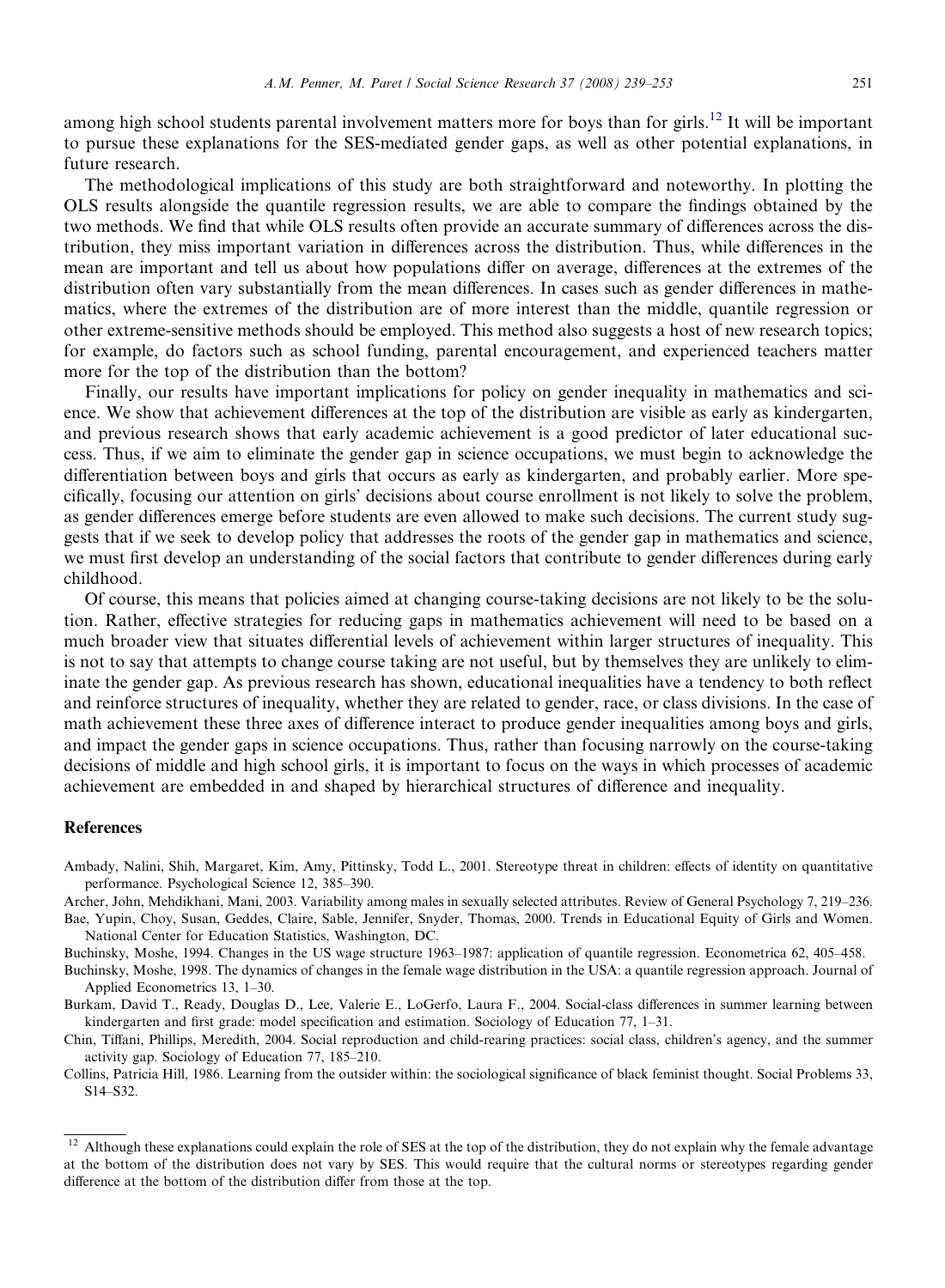- <span id="page-13-0"></span>Correll, Shelley J., 2001. Constraints into preferences: gender, status, and emerging career aspirations. American Sociological Review 69, 93–113.
- Correll, Shelley J., 2004. Gender and the career choice process: the role of biased self-assessments. American Journal of Sociology 106, 1691–1730.
- Downey, Douglas B., von Hippel, Paul T., Broh, Beckett A., 2004. Are schools the great equalizer? Cognitive inequality during the summer months. American Sociological Review 69, 613–635.
- Downey, Douglas B., Condron, Dennis J., 2004. Playing well with others in kindergarten: the benefits of siblings at home. Journal of Marriage and Family 66, 333–350.
- Eide, Eric, Showalter, Mark H., 1998. The effect of school quality on student performance: a quantile regression approach. Economics Letters 58, 345–350.
- Entwisle, Doris R., Alexander, Karl A., 1993. Entry into school: the beginning school transition and educational stratification in the United States. Annual Review of Sociology 19, 401–423.
- Entwisle, Doris R., Alexander, Karl A., 1998. Facilitating the transition to first grade. Elementary School Journal 98, 351–364.
- Farkas, George, 2003. Cognitive skills and noncognitive traits and behaviors in stratification processes. Annual Review of Sociology 29, 541–562.
- Farkas, George, 2003a. Racial disparities and discrimination in education. Teachers College Record 105, 1119–1146.
- Feingold, Alan, 1992. Sex differences in variability in intellectual abilities. Review of Educational Research 62, 61–84.
- Fryer, Roland G., Levitt, Steven D., 2004. Understanding the Black–White test score gap in the first two years of school. The Review of Economics and Statistics 86, 447–464.
- Grissom, Robert J., Kim, John J., 2001. Review of assumptions and problems in the appropriate conceptualization of effect size. Psychological Methods 6, 135–146.
- Guo, Guang, Stearns, Elizabeth, 2002. The social influences on the realization of genetic potential for intellectual development. Social Forces 80, 881–910.
- Halpern, Diane F., 2000. Sex Differences in Cognitive Abilities. Erlbaum Associates, NJ.
- Hauser, Robert M., Tsai, Shu-Ling, Sewell, William H., 1983. A model of stratification with response error in social and psychological variables. Sociology of Education 56, 20–46.
- Hedges, Larry V., Friedman, Lynn, 1993. Gender differences in variability in intellectual abilities: a reanalysis of Feingold's results. Review of Educational Research 63, 94–105.
- Hedges, Larry V., Nowell, Amy, 1995. Sex differences in mental test scores, variability, and numbers of high scoring individuals. Science 269, 41–45.
- Hyde, Janet S., Fennema, Elizabeth, Lamon, Susan J., 1990. Gender differences in mathematics performance: a meta-analysis. Psychological Bulletin 107, 139–155.
- Kilpatrick, Jeremy, Swafford, Jane, Findell, Bradford, 2001. Adding It Up: Helping Children Learn Mathematics. National Academy Press, Washington DC.
- Jencks, Christopher, Phillips, Meredith, 1998. The Black–White Test Score Gap. Brookings Institution Press, Washington, DC.

Koenker, Roger, Bassett Jr., Gilbert, 1978. Regression quantiles. Econometrica 46, 33–50.

- Koenker, Roger, Hallock, Kevin F., 2000. Quantile regression: an introduction. Retrieved, February 20, 2006. [<http://www.econ.uiuc.](http://www.econ.uiuc.edu/~roger/research/intro/rq.pdf) [edu/~roger/research/intro/rq.pdf>](http://www.econ.uiuc.edu/~roger/research/intro/rq.pdf).
- Koenker, Roger, Hallock, Kevin F., 2001. Quantile regression. Journal of Economic Perspectives 15, 143–156.
- Konstantopoulos, Spyros, 2004. Trends in Asian-white differences in achievement. Presented at the Annual Meeting of the American Sociological Association, August 14, San Francisco, CA.
- Lareau, Annette, 2003. Unequal Childhoods: Class, Race, and Family Life. University of California Press, Berkeley, CA.
- Leahey, Erin, Guo, Guang, 2001. Gender differences in mathematical trajectories. Social Forces 80, 713–732.
- Lee, Valerie E., Burkam, David T., 2002. Inequality at the Starting Gate: Social Background Differences in Achievement as Children Begin School. Economic Policy Institute, Washington, DC.
- Levin, Jesse, 2001. For whom the reductions count: a quantile regression analysis of class size and peer effects on scholastic achievement. Empirical Economics 26, 221–246.
- Levine, Susan C., Vasilyeva, Marina, Lourenco, Stella F., Newcombe, Nora S., Huttenlocher, Janellen, 2005. Socioeconomic status modifies the sex difference in spatial skill. Psychological Science 16, 841–845.
- Levine, Susan C., Huttenlocher, Janellen, Taylor, Amy, Langrock, Adela, 1999. Early sex differences in spatial skill. Developmental Psychology 35, 940–949.
- Lucifora, Claudio, Meurs, Dominique, 2006. The public sector pay gap in France, Great Britain and Italy. Review of Income and Wealth 52, 43–59.
- Maccoby, Eleanor E., Jacklin, Carol N., 1974. The Psychology of Sex Differences. Stanford University Press, Palo Alto, CA.
- Manning, William G., Blumberg, Linda, Moulton, Lawrence H., 1995. The demand for alcohol: the differential response to price. Journal of Health Economics 14, 123–148.
- Muller, Chandra, 1998. Gender differences in parental involvement and adolescents' mathematics achievement. Sociology of Education 71, 336–356.
- National Academy of Sciences, 2006. Beyond Bias and Barriers: Fulfilling the Potential of Women in Academic Science and Engineering. National Academies Press, Washington, DC.
- Nowell, Amy, Hedges, Larry V., 1998. Trends in gender differences in academic achievement from 1960 to 1994. Sex Roles 39, 21–43.